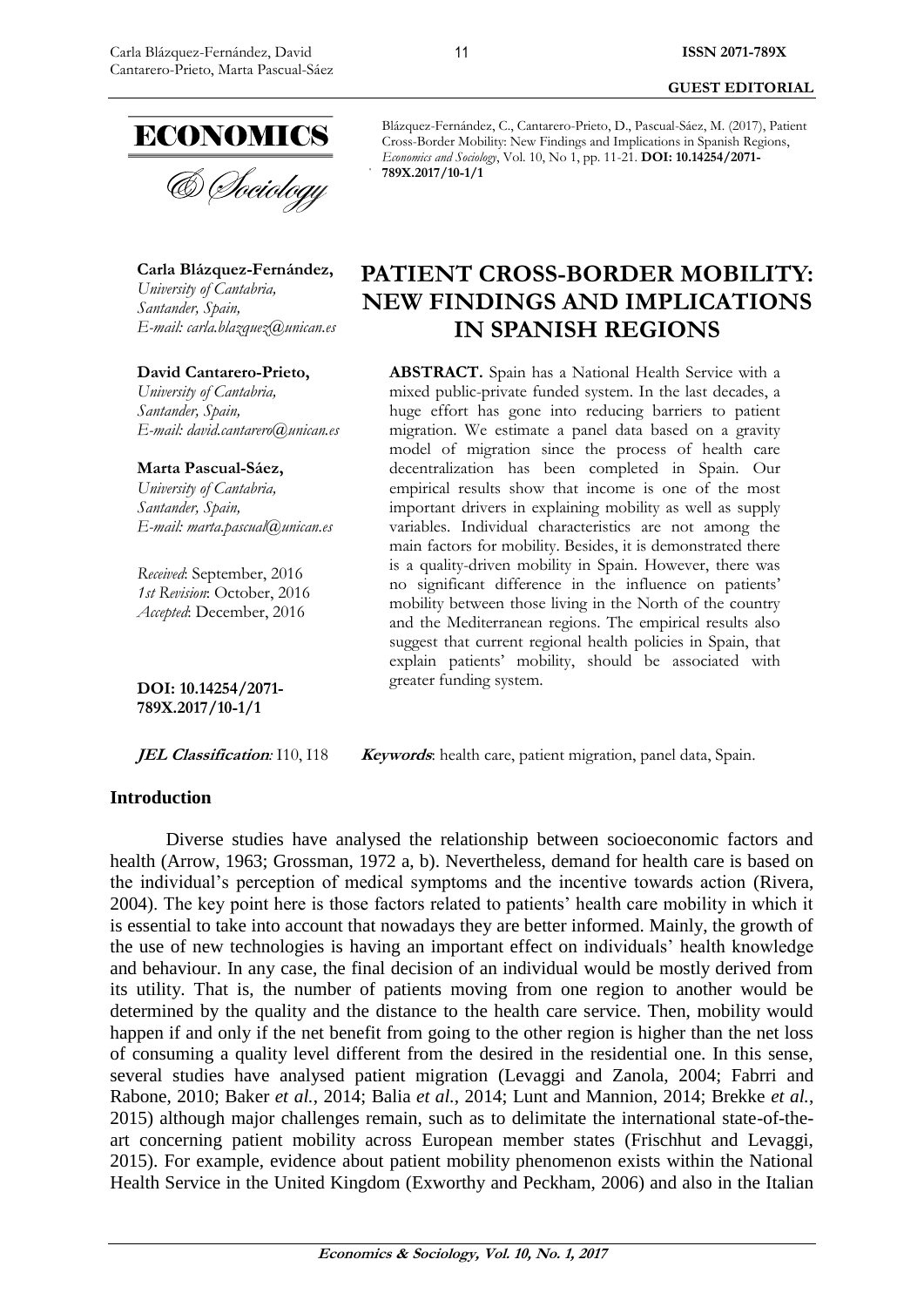decentralized health service (Brenna and Spandonaro, 2015). Recent evidence as also showed in Finkelstein, Gentzkow and Williams (2016) that studied the drivers of geographic variation in U.S., using an empirical strategy that exploits migration of Medicare patients to separate the role of demand and supply factors.

Nowadays, most of the recent literature on patient mobility relates to international mobility between national health systems, in some cases even identified as "medical tourism". This increasing finding has been studied under different looks – flow size, conflicting effects, income and health, time periods, internal domestic regulations, reciprocity connections between countries, patient profiles or demographic and equity issues – but applied research on this topic is still needed (Roghman and Zastowny, 1979; Congdon, 2001; Lowe and Sen, 2006; Glinos *et al.*, 2010; Migge and Gilmartin, 2011; Glinos *et al.*, 2012; Lunt *et al.*, 2013; De Mello-Sampayo, 2014; Lunt and Mannion, 2014). Although these issues are relevant, go beyond the scope of our study which is going to be based on the well-known determinants of patients' cross-border mobility or induction effects at the regional level.

Regarding the Spanish case, patient mobility across regions understood as crossborder mobility within the country has been studied only before in Cantarero (2006). To be precise, they focus on the period before the decentralization of health care powers has been completed. Using a model of patient migration, the empirical results presented there support the existence of a quality-driven mobility.

Instead of it, in the present paper our objectives are two: (i) to analyse the updated determinants of patient's migration in Spain; and (ii) to determine if the patterns have changed since the decentralization process has been completed. By doing this, the period under study will be 2002-2013.

Particularly, over the sample period, the Spanish National Health Service is characterized by one main feature, the completed decentralization of health care to regions. This process began in 1981 and ended in 2001, according to three different models distinguished among the 17 regions: (i) Two "foral" regions (Basque Country (1987) and Navarre (1991)); (ii) Five regions (Catalonia (1981), Andalusia (1984), Valencian Community (1987), Galicia (1991), and Canary Islands (1994)) kept health powers, but with fiscal responsibility limited; (iii) The remaining regions (Aragon, Asturias, Balearic Islands, Cantabria, Castile-La Mancha, Castile and Leon, Madrid, Extremadura, La Rioja, and Murcia) had no health powers until 2002, which provided all the Spanish regions a larger autonomy in the administration and organization of the healthcare services.

This regionally decentralized tax-funded model, in spite of guaranteeing minimum levels of health care everywhere, implies that the quality and quantity of health care might vary across Spanish regions and patients are entitled to choose a preferred provider of hospital or health care facilities in the whole country. Because Spain can be described as a country with a decentralized model, such configuration can have controversial effects on the efficiency and effectiveness of the healthcare services provided at the regional level, as well as on universalism and equity. That is, there appear differences across regions mainly in complementary supply and coverage of (and access to) some health care programs. Also, in the distribution of hospital beds or the availability of high-tech health care services as it is recently showed it in González López-Valcárcel and Barber (2017).

Therefore, it could derive in these consequences: health care inequalities and health care migration (Lopez-Casasnovas, Costa-Font and Planas, 2005; Costa-Font, 2010). So that, the relevance of this topic of inter-regional mobility also resides in the financing problems derived ("*vicious circle*"). On the one hand, resources are needed if good quality supply is desired by regions. In fact, many patients despite providing health care services in their regional areas, uses other regions services and this phenomenon decrease in health care utilization in origin regions. On the other hand, if there is no quality and patients migrate,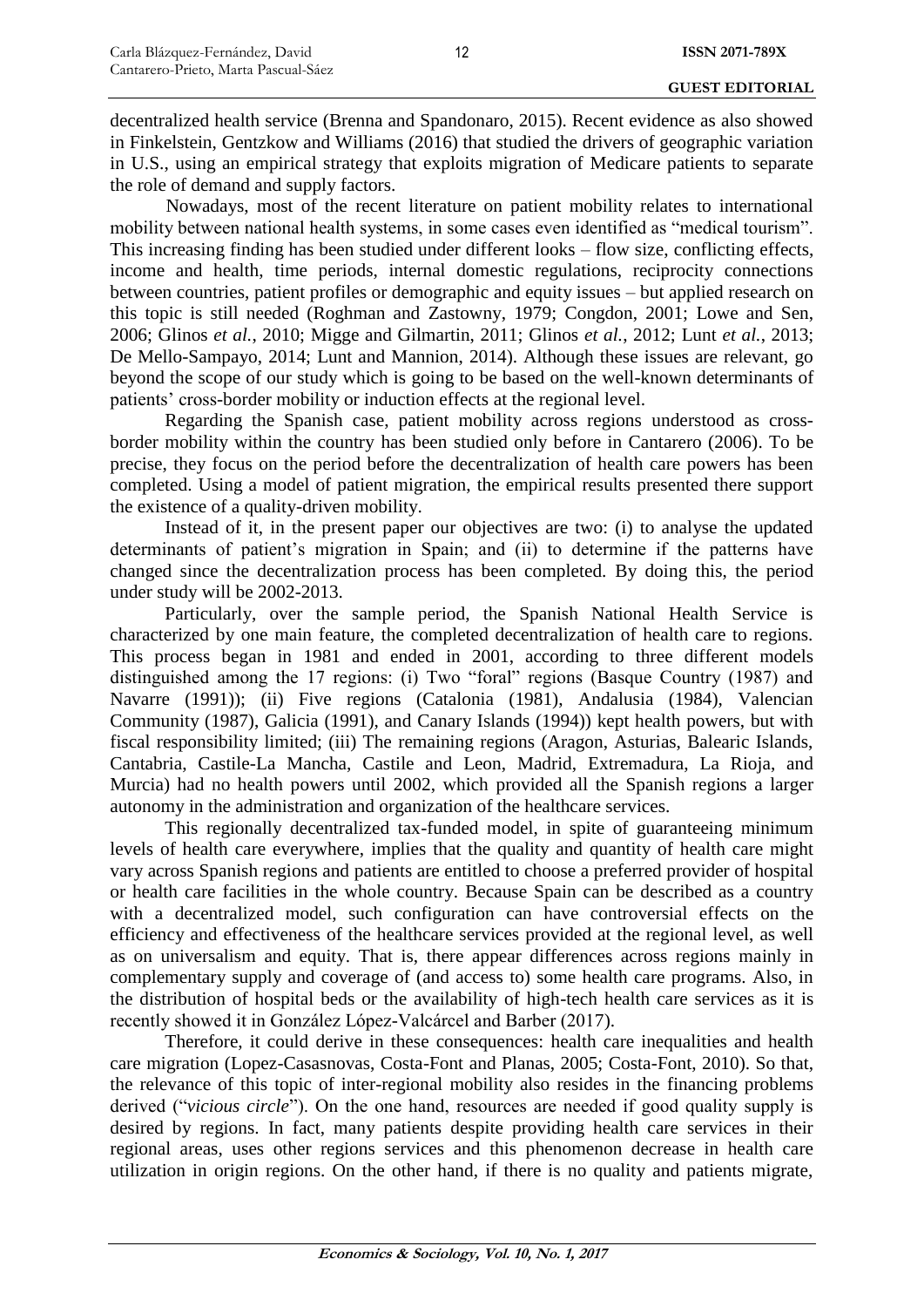regions should pay the others for the consumed services. This result increases competition power of more accepted medical supply and leads other health resources to going out of competition depending on regional financing system (Cuenca and González, 2015).

The remainder of the paper is structured as follows. Section 2 provides a brief description of the data and presents the empirical model. Section 3 contains the empirical results. The final section concludes.

### **1.Materials and methods**

This research uses data that have been derived from different sources of information: the Spanish National Institute of Statistics (www.ine.es), IVIE-BBVA (http://www.ivie.es/es/) and Eurostat (http://ec.europa.eu/eurostat). Hence, our work is based on a panel dataset for the seventeen Spanish regions over the period 2002-2013 (latest available data for a balanced panel).

It is interesting to remember that in Spain, since 1978 a centralized state has turned into a decentralized one but with fiscal responsibility limited. After that, the regions started to get health powers and in 2011 all of them achieve them. Thus, we have considered the period 2002-2013 where all the autonomous communities in Spain had health powers.

As the recent literature suggests, variables represent regional mobility, quality and environmental factors. *Table 1* shows an overview of key variables and sources of information.

| Variable             | Definition                                                                                                                                  | Source                                                    |  |  |
|----------------------|---------------------------------------------------------------------------------------------------------------------------------------------|-----------------------------------------------------------|--|--|
| MOB                  | Net Balance between the inflow of patients<br>from region $j$ to the rest of Spain and the outflow<br>from region $j$ to the rest of Spain. | <b>Spanish National Institute</b><br>of Statistics (INE). |  |  |
| <b>GDP</b>           | Per Capita Gross Domestic Product (constant<br>euros).                                                                                      | Spanish National Institute<br>of Statistics (INE).        |  |  |
| <b>POP65</b>         | Ratio of people aged 65 and over (dependence<br>indicator).                                                                                 | Spanish National Institute<br>of Statistics (INE).        |  |  |
| <b>CHILDREN</b>      | Ratio of people aged 0-14 years.                                                                                                            | Spanish National Institute<br>of Statistics (INE).        |  |  |
|                      | YOUNG-ADULTS Ratio of people aged 20-39 years.                                                                                              | Spanish National Institute<br>of Statistics (INE).        |  |  |
|                      | MATURE-ADULTS Ratio of people aged 40-59 years.                                                                                             | Spanish National Institute<br>of Statistics (INE).        |  |  |
| <b>OLD-YOUNG</b>     | Ratio of people aged 60-74 years.                                                                                                           | Spanish National Institute<br>of Statistics (INE).        |  |  |
| <b>PCHCE</b>         | Per Capita Health Care Expenditure (constant<br>euros).                                                                                     | Ivie-BBVA.                                                |  |  |
| <b>BEDS</b>          | Available number of beds per hundred thousand<br>inhabitants.                                                                               | Eurostat.                                                 |  |  |
| MD                   | Medical doctors per hundred thousand<br>inhabitants.                                                                                        | Eurostat.                                                 |  |  |
| <b>NORTH</b>         | 1 if the region is sited on the North of Spain:<br>Asturias, Cantabria, Galicia and Basque Country.                                         | Authors' elaboration.                                     |  |  |
| <b>MEDITERRANEAN</b> | 1 if the region is Mediterranean: Andalusia,<br>Balearic Islands, Canary Islands, Catalonia,<br>Valencian Community and Murcia.             | Authors' elaboration.                                     |  |  |

Table 1. Variables and definitions

*Source*: Authors' elaboration.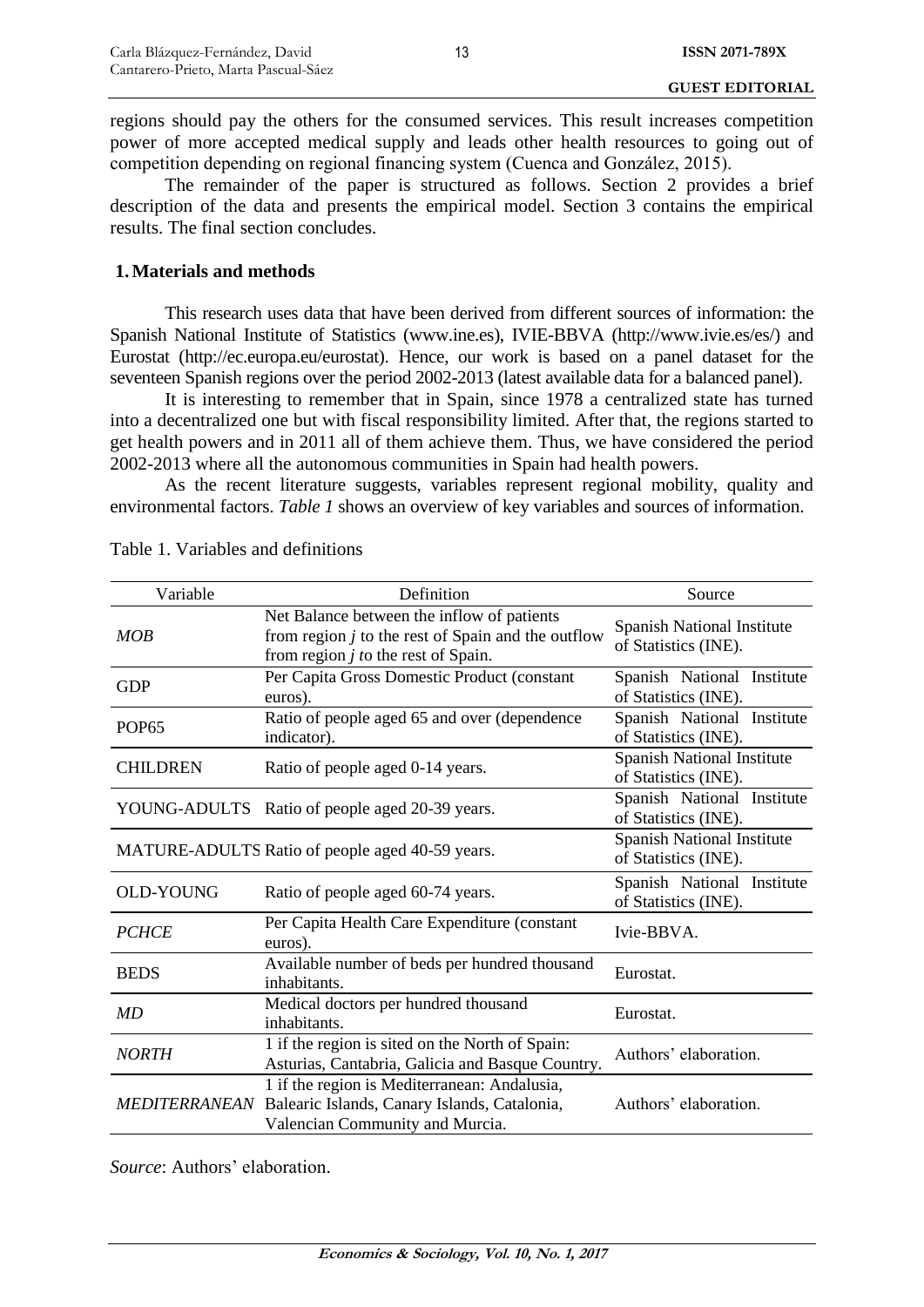If we focus the analysis on our dependent variable (*MOB)* defined as net balance between the inflow of patients from one region to the rest of country and the outflow from this region to the rest of the country*,* both *Table 2* and *Figure 1* provide a general overview by Spanish regions. It should be highlighted that the net mobility is extremely high for Catalonia, Madrid and Navarre Community, whereas it is really low for the Canary Islands (obviously, due to its insularity), Extremadura and La Rioja. Mobility for regions as Andalusia, Aragon, Asturias or Galicia is almost balanced. Additionally, it is a bit surprising data for Cantabria and Murcia, as they are small regions but with a modern and not congested regional health care service.

|                            | Mean   | S.D.  | [95% Conf. Interval] |        |  |
|----------------------------|--------|-------|----------------------|--------|--|
| Andalusia                  | 61.23  | 6.75  | 47.91                | 74.54  |  |
| Aragon                     | 59.81  | 1.80  | 56.26                | 63.36  |  |
| <b>Asturias</b>            | 40.32  | 1.57  | 37.24                | 43.41  |  |
| <b>Balearic Islands</b>    | 194.56 | 9.14  | 176.53               | 212.59 |  |
| Canary Islands             | 23.80  | 1.98  | 19.90                | 27.71  |  |
| Cantabria                  | 99.61  | 5.13  | 89.50                | 109.72 |  |
| Castile and Leon           | 34.28  | 1.01  | 32.29                | 36.26  |  |
| Castile-La Mancha          | 34.28  | 1.01  | 32.29                | 36.26  |  |
| Catalonia                  | 355.71 | 5.53  | 344.81               | 366.62 |  |
| <b>Valencian Community</b> | 119.76 | 5.77  | 108.40               | 131.13 |  |
| Extremadura                | 14.19  | 2.22  | 9.82                 | 18.56  |  |
| Galicia                    | 54.09  | 0.97  | 52.18                | 56.01  |  |
| Madrid                     | 381.28 | 6.12  | 369.22               | 393.34 |  |
| Murcia                     | 89.79  | 5.80  | 78.35                | 101.23 |  |
| <b>Navarre Community</b>   | 363.01 | 19.25 | 325.05               | 400.96 |  |
| <b>Basque Country</b>      | 91.70  | 0.94  | 89.84                | 93.56  |  |
| La Rioja                   | 31.26  | 1.56  | 28.19                | 34.32  |  |

Table 2. Summary statistics for *MOB* over regions (2002-2013)

*Source*: Authors' calculations.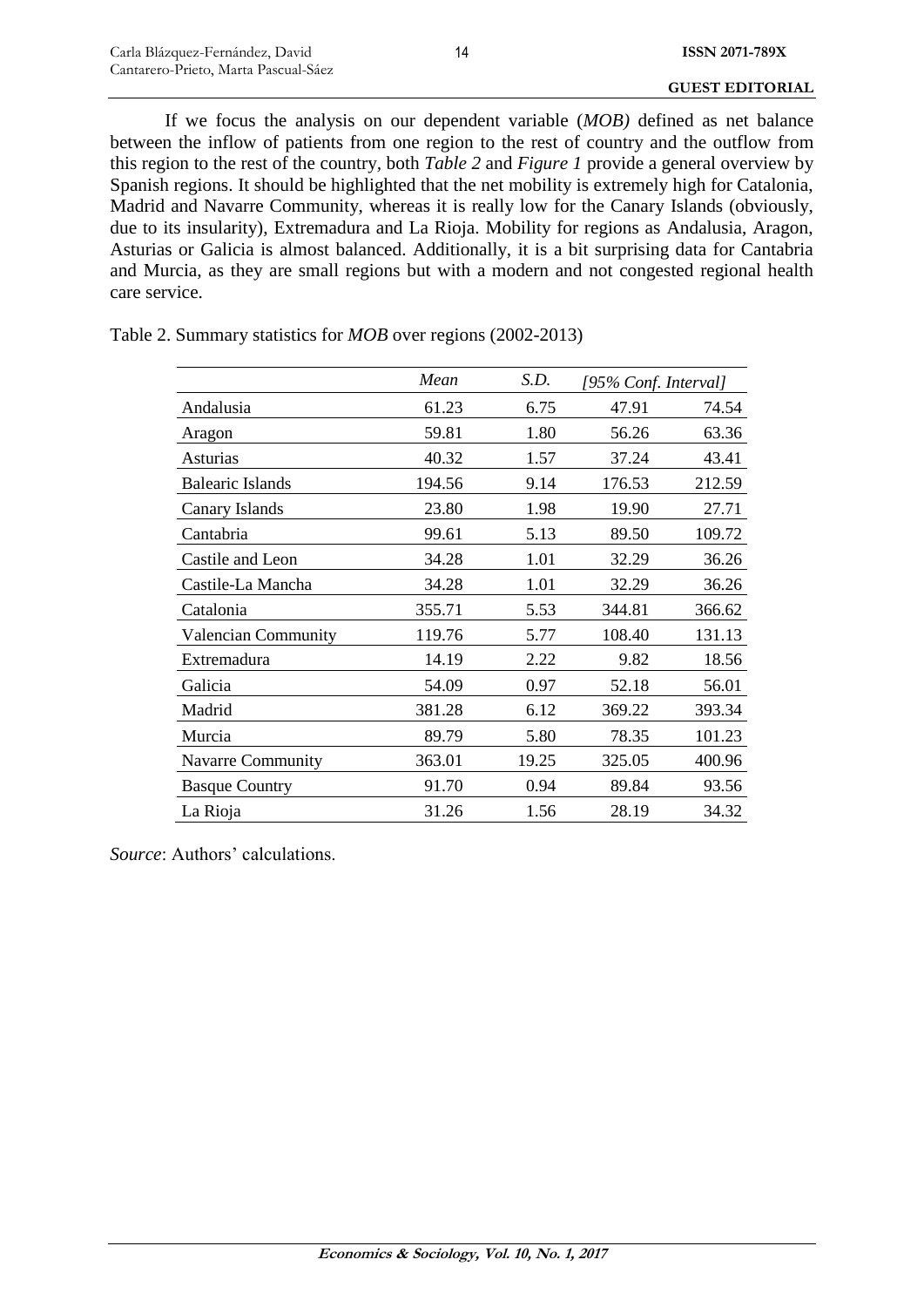

*Notes*: Andalusia (region = 1), Aragon (region = 2), Asturias (region = 3), Balearic Islands (region = 4), Canary Islands (region = 5), Cantabria (region = 6), Castile and Leon (region = 7), Castile-La Mancha (region = 8), Catalonia (region = 9), Valencian Community (region = 10), Extremadura (region = 11), Galicia (region = 12), Madrid (region = 13), Murcia (region = 14), Navarre Community (region = 15), Basque Country (region = 16), and La Rioja (region  $= 17$ ).

Figure 1. Evolution of *MOB* by region

*Source*: Authors' elaboration.

Therefore, the analysis of patient's migration is done from a macroeconomic perspective on the evaluation of the effect of regional characteristics on regional net mobility in which aggregate data are considered. The inter-regional mobility is thereby based on a gravity model of migration, in which the net migration from *i*-region to the rest of Spain ("*r*") is a function of income and other additional attributes of the origin *i*-region and *r* (the other regions excluding the one considered). Thus, a wide body of literature suggests that patients migrate when the perceived quality of health care in another region offsets the costs of migrating (Cantarero, 2006). Nevertheless, given the high costs of moving to a distant region, free patients' choice is actually restricted by the health care supply available to the patient and this point raises equity issues (CMPO, 2007). Also, there are several health care resources in regions so we merge all these data in each region. By including it, we consider some variables in ratio form for easier interpretation and less parameter estimation.

From the demand side, the main factors of patient choice in opting for a determined health care resource are perceived quality of services, distance from these health care resources and waiting times (Levaggi and Zanola, 2004; Fabrri and Rabone, 2010; Brenna and Spandonaro, 2015). Thus, gravity models are used to explain patient mobility across regions. In general terms, a patient will choose a health care resource in region A, with respect to a other in region B where he/she lives, if the cost of moving offsets the difference in quality between the two health care resources (for example, hospitals). With regard to it, health care policies have been autonomously implemented by each region within the framework of the Spanish health care setting. Precisely, as indicated by Fabbri and Robone (2010) the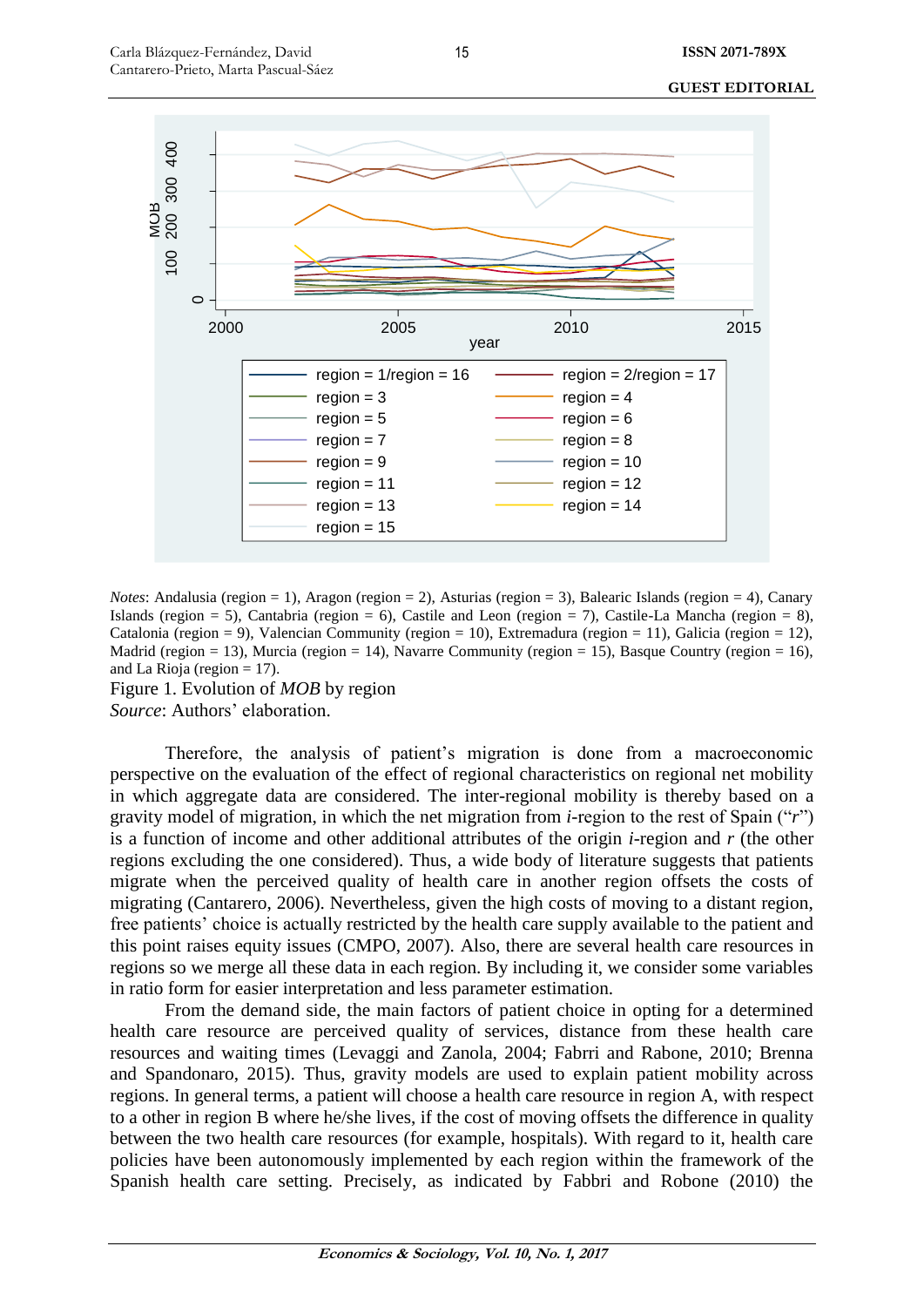application of the gravity modelling to the issue of patient flows and hospital choice dates back to the 70s and has been updated until this date.

Hence, according to last researches the empirical migration specification equation includes variables representing ability to pay (*GDP*), needs/preferences/individual characteristics (*POB*) and quality of health performance (*PCHECE* and lagged values of *PCHCE* used in order to avoid problems with *GDP*, *BEDS*, and *MD*), as follows:

$$
MOB_{ir} = \alpha_0 + \alpha_1 \left(\frac{GDP_i}{GDP_r}\right) + \alpha_2 \left(\frac{POP_i}{POP_r}\right) + \alpha_3 \left(\frac{PCHCE_i(-1)}{PCHCE_r(-1)}\right) + \alpha_4 \left(\frac{BEDS_i}{BEDS_r}\right) + \alpha_5 \left(\frac{MD_i}{MD_r}\right) + \varepsilon_i.
$$
\n(1)

It is important to highlight that different ratios of aged structure are considered but we maintain our specification in the analysis on mobility flows, focusing on the ageing population (as an important factor with different economic consequences (Arltová *et al.*, 2016). Besides, in preliminary econometric analysis, we investigate the dynamic structure of the model, and we found that no additional lags of dependent variable and lagged regressors were significant.

Also, because we expect some effects in the case of regions, we analyze differences in migration between North and Mediterranean autonomous communities which are considered different in health care conditions in previous studies. Probably, patient cross-border mobility preferences can easily be changed when information on health care quality is incomplete and regional differences can extend it in order to obtain opportunistic advantages as income raises.

## **2. Results**

The results of the estimated panel data model are reported in *Table 3*. The Hausman test for unobservable heterogeneity leads not to reject the null hypothesis. So, we have used the random effects model. Overall, a comparison of the models reported in this *Table* 3 indicates that the third general model outperforms the other three models in terms of goodness-of-fit, as it exhibits the higher square correlation between observed and fitted values (0.43 vs. 0.45 or 0.46).

As we expected, our empirical findings show that the attraction power is on average higher for boundary regions for the different specifications. The hypotheses suggested by academic literature on both gravity models and quality driven mobility are confirmed too.

Also, regarding income and expenditure (in spite not being significant the latest) variables it is important to highlight that present the expected positive signs. This fact may indicate the controversial double influence of income, and how the effects could be compensated. On the one hand, it might represent ability to pay of potential migrants looking for quality. On the other hand, it should show greater ability to provide health care at the region of residence, and so, health care expenditure would be higher along the richer ones.

Moreover, variables regarding population aged structure seem not to be significant. In any case, they present the expected signs. That is, elderly people would be more prone to move to another region in order to solve their illnesses, as the chronic conditions and free time this group of people have. Specifically, working-age population would be less prone by the fact of lack-of-time and family responsibilities. In addition, this group is the one with a higher demand for health care services.

If we focus on quality-supply indicators, they would also increase the inflows (mainly through medical doctors). That is, quality-supply could be considered an important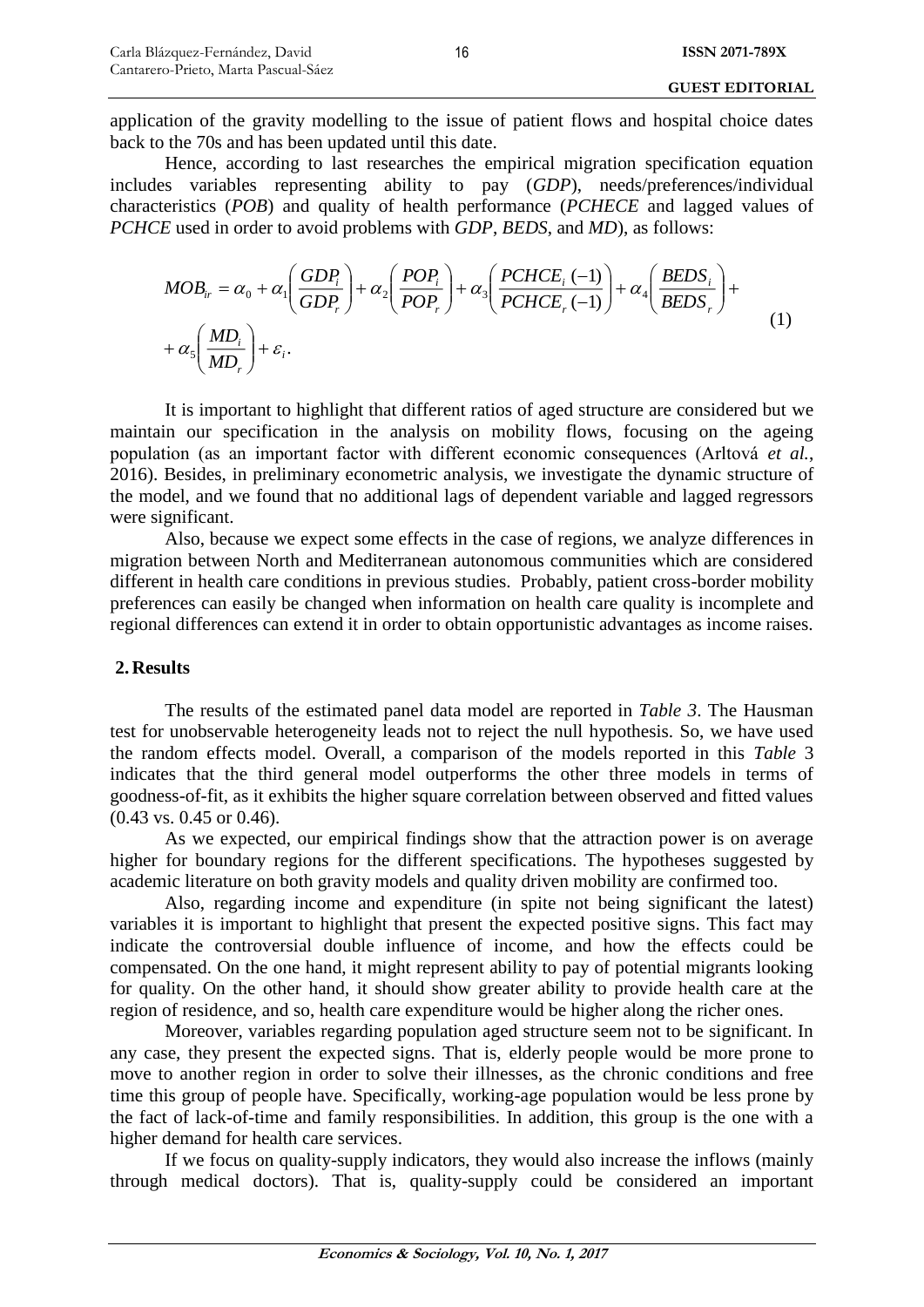determinant of inter-regional mobility. Hence, there is a clear relationship between supply allocation and accessibility to health care facilities in order to lead to equal opportunities for all. These results are also sensitive to the issue that the perception of the quality of care provided by a region depends upon the ability of that autonomous community to export net flows of services. These flows, as Tiebout (1956) suggests, are very useful tools at representing the inefficiencies of the regional health systems. They are linked with both the "first generation" literature on Fiscal Federalism (which focuses on decentralized settings to maximize social welfare) and the "second-generation" ones in which the hypothesis of benevolent social planners is not considered and decentralization is mainly understood as a suitable mechanism for limiting politicians' opportunistic behavior (Oates, 2005; Weingast, 2009).

Given that, regional health care models that are not able to retain their own patients then should pay for the fixed costs of their health care resources (hospitals and health care facilities) and for the migration of their patients to other regions. This impact is particularly high in equity terms related to the possibility of a patient to move to another region, given high travel and accommodation expenses and increase as a consequence of the economic crisis and unemployment situation in Spain.

However, there appears also not to be a pattern of mobility regarding regional areas (as was almost explained by the descriptive analysis). Beyond of the influence of the universal coverage and equity in access of health care services in Spain, we really think that more attention should has been paid to the study of the factors linking patient mobility and decreased health care facilities due to the economic crisis. In this sense, a reduction in the level of income may discourage seeking medical attention and migration to avoid treatment costs although in Spain health coverage is not exactly linked to labour status and the amount of copayments are not significant related to other countries (World Bank, 2009).

|                      | Model 1        |      | Model 2        | Model 3 |                | Model 4 |                |         |
|----------------------|----------------|------|----------------|---------|----------------|---------|----------------|---------|
| Variables            | Coefficient    | t    | Coefficient    | t.      | Coefficient    | t       | Coefficient    | t       |
| <b>GDP</b>           | 34.07          | 3.16 | 30.47          | 2.75    | 32.05          | 2.77    | 28.39          | 2.39    |
| <b>POP65</b>         | 5.00           | 0.50 | 15.19          | 1.36    |                |         |                |         |
| <b>CHILDREN</b>      |                |      |                |         | $-8.54$        | $-0.92$ | $-14.97$       | $-1.54$ |
| YOUNG-ADULTS         |                |      |                |         | $-4.72$        | $-0.17$ | $-18.87$       | $-0.65$ |
| <b>MATURE-ADULTS</b> |                |      |                |         | $-4.55$        | $-0.28$ | $-4.80$        | $-0.30$ |
| <b>OLD-YOUNG</b>     |                |      |                |         | (omitted)      |         | (omitted)      |         |
| $PCHCE(-1)$          | 0.78           | 0.16 | 1.56           | 0.32    | 0.19           | 0.04    | 0.55           | 0.11    |
| <b>BEDS</b>          | 13.63          | 1.76 | $-11.94$       | $-1.54$ | $-13.80$       | $-1.77$ | $-11.95$       | $-1.52$ |
| MD                   | 5.31           | 2.67 | 5.53           | 2.82    | 5.48           | 2.73    | 5.80           | 2.92    |
| <b>NORTH</b>         |                |      | $-56.49$       | $-1.00$ |                |         | $-64.19$       | $-1.06$ |
| <b>MEDITERRANEAN</b> |                |      | 52.41          | 1.00    |                |         | 47.55          | 0.87    |
| R-square             | 0.45           |      | 0.46           |         | 0.43           |         | 0.45           |         |
| Hausman test result  | Random-effects |      | Random-effects |         | Random-effects |         | Random-effects |         |

Table 3. Empirical Results. Dependent variable: *MOB*. 2002-2013

*Source*: Authors' calculation.

Moreover, the estimated dynamics are likely to have a strong influence on a polarization between the group of performing regions, which are increasingly capable of attracting more patients, and the group of the weakest ones, with growing outflows and huge

17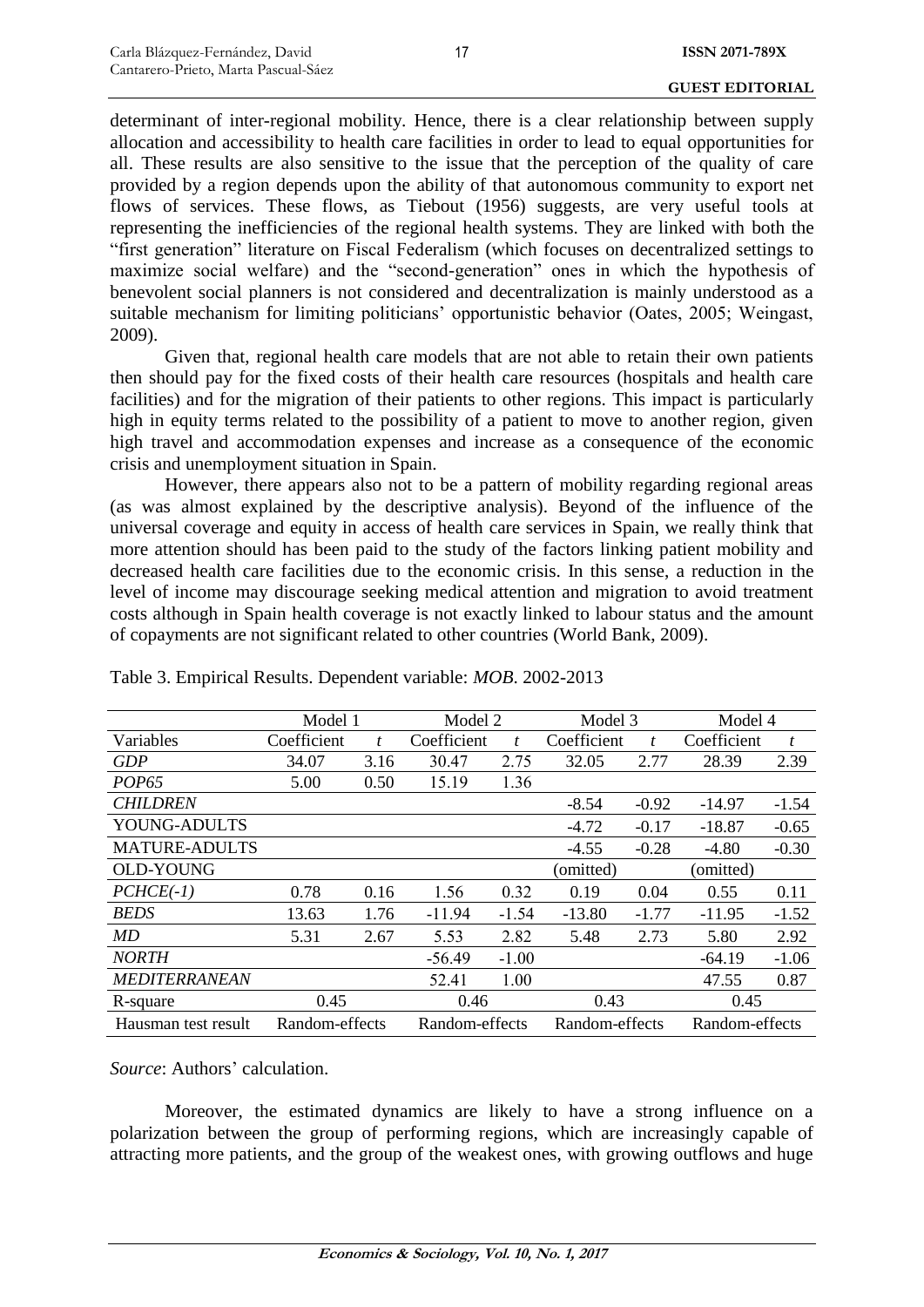financial problems. These considerations call for a new reform in order to get a better sustainability of the current National Health Service.

#### **3. Discussion**

Our findings are consistent with previous ones for the Spanish case which support the existence of a quality-driven mobility, and show mobility is mainly a question of qualitysupply factors and income. It is shown that the process of decentralization of health care competences seems not to have produced big pattern changes in mobility although additional cuts will occur in the near future and it points out the need for preventing health deterioration in vulnerable groups such as the unemployed one (Urbanos-Garrido and Lopez-Valcarcel, 2015). Besides, our results indicate that richest Spanish regions attract more patients from other regions and that the most effective pull factors are the number of beds and doctors and the diversification of the organizational structure.

The reader should note that a major strength of the study is that it uses national survey data at a regional level. However, our findings are subject to some limitations such as we need more detailed information about the decentralization process in Spain and it could be useful to get data on private health care resources and not only on those that are located in the public system. Probably, the technology endowment behaves as a pull factor and, more generally, medical admissions as a push factor but in Spain there is not available all these information in each region. However, this items need to be investigated to a greater extent.

From a policy economic perspective, this paper encourages some debates about how health care decentralization could lead to regional inequalities. Also, it is important to note that as regions are free to organize their own resources there appear differences across them mainly in complementary supply and coverage and/or access to some health care programs. Nevertheless, policy makers know that inaccessibility to health care facilities produces dissatisfaction. Besides, the infra-regional trade-off between greater patient choice (due to an increase in health care services supply) and financial equilibrium has been solved by many regions by handling patient inflows.

Thus, current regional health policies in Spain that explain patients' mobility should be accompanied with a new arrangement of an *ad hoc* financing system between Regional Authorities and providers in order to drive non-resident patient admissions. This opens a more general debate on whether and to what extent the Spanish health financing model would require the creation of fit equalizing compensation schemes aimed at neutralizing the budget consequences of mobility and to guarantee universalism coverage, low copayments and equity in health care.

Moreover, the last contribution of this study is to provide a framework in which to stress the importance of an accreditation policy designed to increase the quality of a regional health system and confirms that well-known health care facilities and hospitals are driving factors for patient mobility.

# **Conclusions**

Inter-regional patients' mobility is becoming a predominant phenomenon for health care resource reallocation among countries, regions and provinces (another important fact this days would also be professional mobility and/or health workforce imbalances (Marchal and Kegels, 2003; Luboga *et al*., 2011). This paper contributes to recent empirical studies regarding health care migration, its determinants and patterns. Besides, when inter-regional patient mobility is considered as a long-lasting issue, financial flow imbalances across geographical areas may rise or decrease the sustainability of regional budgets.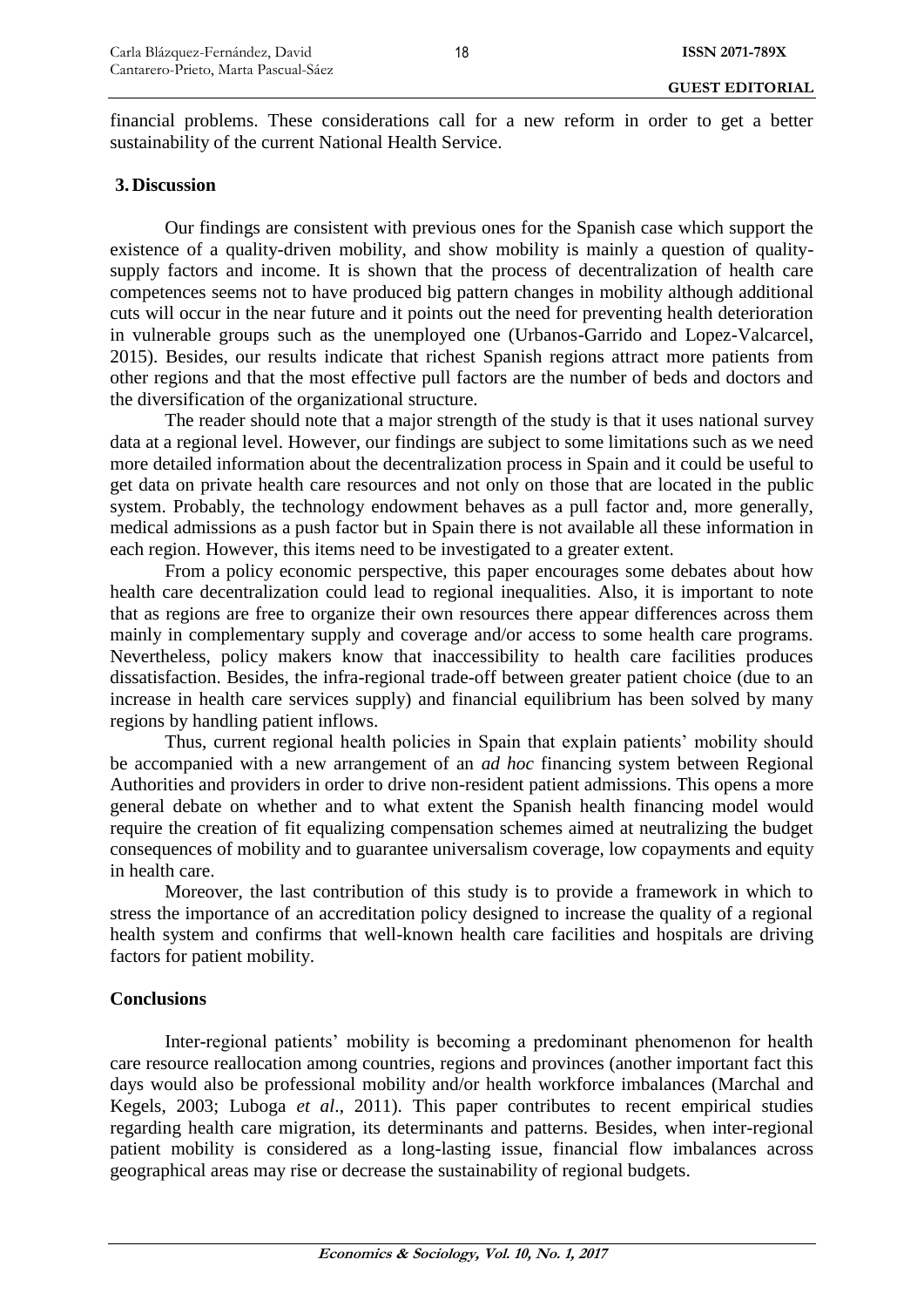Specifically, a model that considers the aggregate net balance of patients' migration from the seventeen Spanish regions in the period between 2002 and 2013 is presented. In doing so, data from different sources of information is taken and we estimate a panel data based on a gravity model of migration using demographic, socioeconomic and health supply characteristics. Also, several regional dimensions have been considered. For many variables, the estimated coefficients are in line with the effects expected on the basis of the arguments presented in the paper according to health economics literature.

Econometric results indicate that health migration is mainly driven by quality factors, and that the effects of regional income and expenditure appear to be compensated. We also detect an important dynamic trend in inter-regional patient mobility over time and this finding could have serious implications for the long-run sustainability of the overall National Health Service in Spain. However, there was no significant difference in the influence on patients' mobility between those living in the North of the country and the Mediterranean regions. In particular, the results highlight that health care decentralization has not produce too many changes. Nevertheless, there exists regional externalities from neighbor regions, influencing through learning, innovation and communication processes, which negatively affect the outflows and positively affect the inflows of patients.

## **References**

- Arltová, M., Smrcka, L., Vrabcová, J. and Schönfeld, J. (2016), The ageing of the population in developed countries-the economic consequences in the Czech Republic, *Economics & Sociology*, Vol. 9, No. 2, p. 197.
- Arrow, K. J. (1963), Uncertainty and the welfare economics of medical care, *American Economic Review*, Vol. 53, No. 5, pp. 941-973.
- Baker, L. C, Bundorf, M. K, Kessler, D. P. (2014), Patient's preferences explain a small but significant share of regional variation in medical spending, *Health Affairs*, Vol. 27, No. 2, W123-134.
- Balia, S., Brau, R., Marrocu, E. (2014), Free patient mobility is not a free lunch. Lessons from a decentralised NHS, *Centre for North South Economic Research*, No. 201409, University of Cagliari and Sassari, Sardinia.
- Brekke, K. R., Levaggi, R., Siciliani, L., Straume, O. R. (2015), Patient mobility and health care quality when regions and patients differ in income, *J*o*urnal of Economic Behaviour and Organization*, Vol. 105, pp. 140-157.
- Brenna, E., Spandonaro, F. (2015), Regional incentives & patient cross-border mobility: evidence from the Italian experience, *International Journal of Health Policy and Management*, Vol. 4, No. 6, pp. 363-372.
- Cantarero, D. (2006), Health care and patients' migration across Spanish regions, *European Journal of health Economics*, Vol. **7**, No. 2, pp. 114-116.
- Centre for Market and Public Organisation (CMPO) (2007), *Hospital care in England: who will choose?* Research in Public Policy, University of Bristol, http://www.bristol. ac.uk/cmpo/audio/propper.html.
- Congdon, P. (2001), The development of gravity models for hospital patient flows under system change: A bayesian modelling approach, *Health Care Management Science*, Vol. 4, pp. 289-304.
- Costa-Font, J. (2010), Does devolution lead to regional inequalities in welfare activity? *Environment and planning. C, Government and Policy*, Vol. 28, No. 3, pp. 435-449.
- Cuenca, A., González, R. (2015), Sistema de financiación autonómica y gasto sanitario en España, *Papeles de Economía Española*, Vol. 143, pp. 75-93.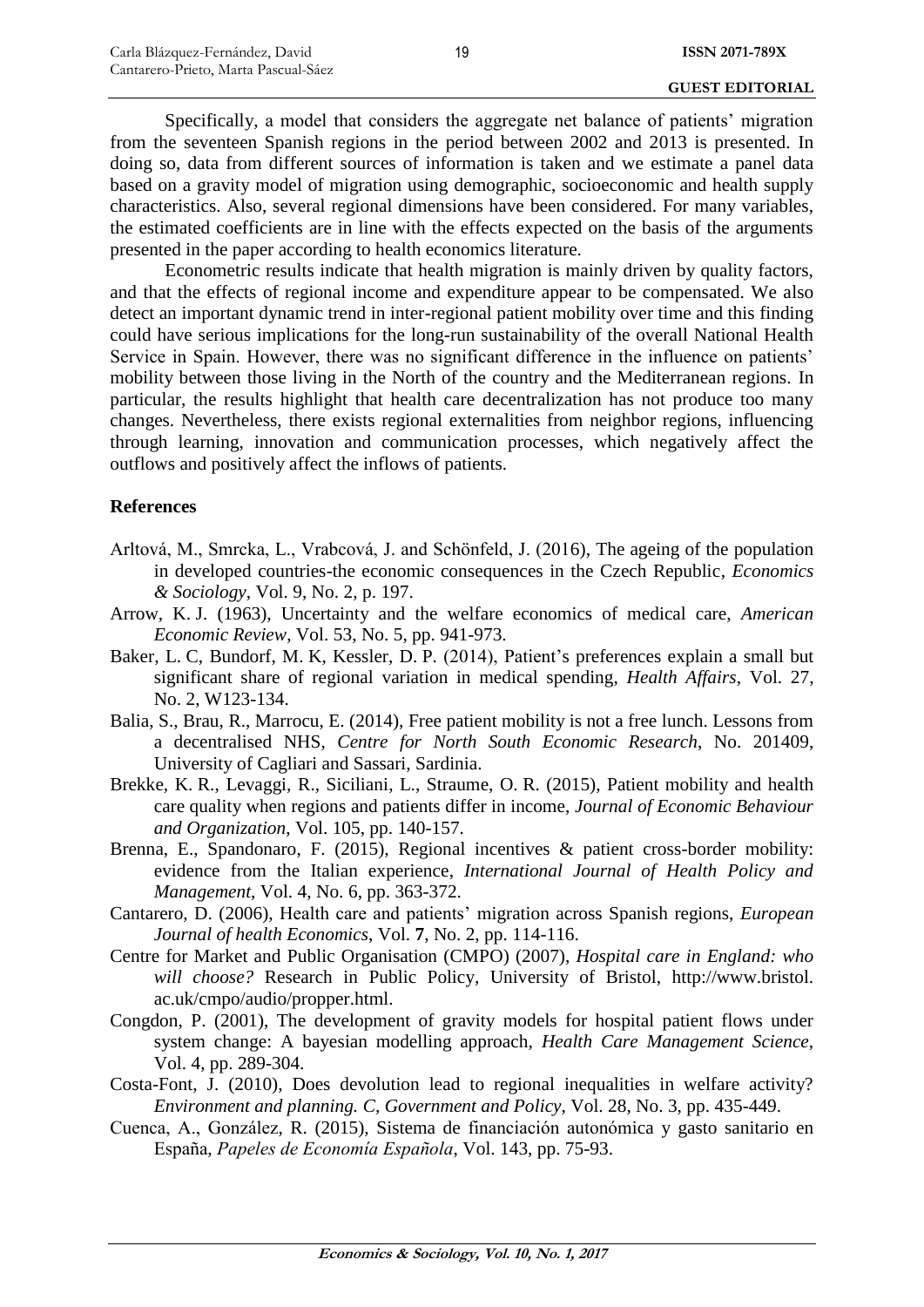De Mello-Sampayo, F. (2014), Gravity for health: An application to state mental hospital admissions in Texas, *MPRA Paper*, No. 59758.

20

- Exworthy, M., Peckham, S. (2006), Access, choice and travel: implication for health policy, *Social Policy and Administration*, Vol. 40, pp. 267-87.
- Fabbri, D., Robone, S. (2010), The geography of hospital admission in a National Health Service with patient choice, *Health Economics*, Vol. 19, pp. 1029-1047.
- Finkelstein, A., Gentzkow, M., & Williams, H. (2016), Sources of geographic variation in health care: Evidence from patient migration, *The Quarterly Journal of Economics*, Vol. 131(4), pp. 1681-1726.
- Frischhut, M., Levaggi, R. (2015), Patient mobility in the context of austerity and an enlarged EU: The European Court of Justice´s ruling in the Petru Case, *Health Policy*, Vol. 119, pp. 1293-1297.
- Glinos, I. A, Baeten, R., Helbe, M., Maarse, H. (2010), A typology of cross border mobility, *Health and Place*, Vol. 16, pp. 1145-55.
- Glinos, I., Doering, N., Maarse, H. (2012), Travelling home for treatment and EU patients' right to care abroad: results of a survey among German students at Mastricht University, *Health Policy*, Vol. 105, pp. 38-45.
- González López-Valcárcel, B., Barber, P. (2017), Economic Crisis, Austerity Policies, Health and Fairness: Lessons Learned in Spain, *Applied Health Economics and Health Policy*, Vol. 15(1), pp. 13-21.
- Grossman, M. (1972a), *The demand for health: a theoretical and empirical investigation*, New York; National Bureau of Economic Research, Columbia University Press.
- Grossman, M. (1972b), On the concept of health capital and the demand for health, *Journal of Political economy*, Vol. 80, No. 2, pp. 223-255.
- Levaggi, R., Zanola, R. (2004), Patients' migration across regions: the case of Italy, *Applied Economics*, Vol. 36, No. 16, pp. 1751-1757.
- Lopez-Casasnovas, G., Costa-Font, J., Planas, I. (2005), Diversity and regional inequalities in the Spanish system of health care services, *Health Economics,* Vol. 14, no. 1, S221-35.
- Lowe, J. M., Sen, A. (1996), Gravity model application in health planning: analyses of an urban hospital market, *Journal of Regional Sciences*, Vol. 36, pp. 437-461.
- Luboga, S., Hagopian, A., Ndiku, J., Bancroft, E., McQuide, P. (2011), Satisfaction, motivation, and intent to stay among Ugandan physicians: a survey from 18 national hospitals, *International Journal of Health Policy and Management*, Vol. 26, No. 1, pp. 2-17.
- Lunt, N., Mannion, R., Exworthy, M. (2013), A framework for exploring the policy implication of UK Medical Tourism and international patient flows, *Social Policy and Administration*, Vol. 47, pp. 1-25.
- Lunt, N., Mannion, R. (2014), Patient mobility in the global marketplace: a multidisciplinary perspective, *International Journal of Health Policy and Management*, Vol. 14, No. 2, pp. 155-7.
- Marchal, B., Kegels, G. (2003), Health workforce imbalances in times of globalization: brain drain or professional mobility? I*nternational Journal of Health Policy and Management*, Vol. 18, S1, S89-S101.
- Migge, B., Gilmartin, M. (2011), Migrants and healthcare: investigating patient mobility among migrants in Ireland, *Health and Place*, Vol. 17, pp. 1144-1149.
- Oates, W. E. (2005), Toward a second-generation theory of fiscal federalism, *International Tax and Public Finance*, Vol. 12, pp. 349-373.
- Rivera, B. (2004), Evidence on the relationship between public medical resources and health indicators, *Journal of Economic Studies*, Vol. 31, No. 2, pp. 98-111.